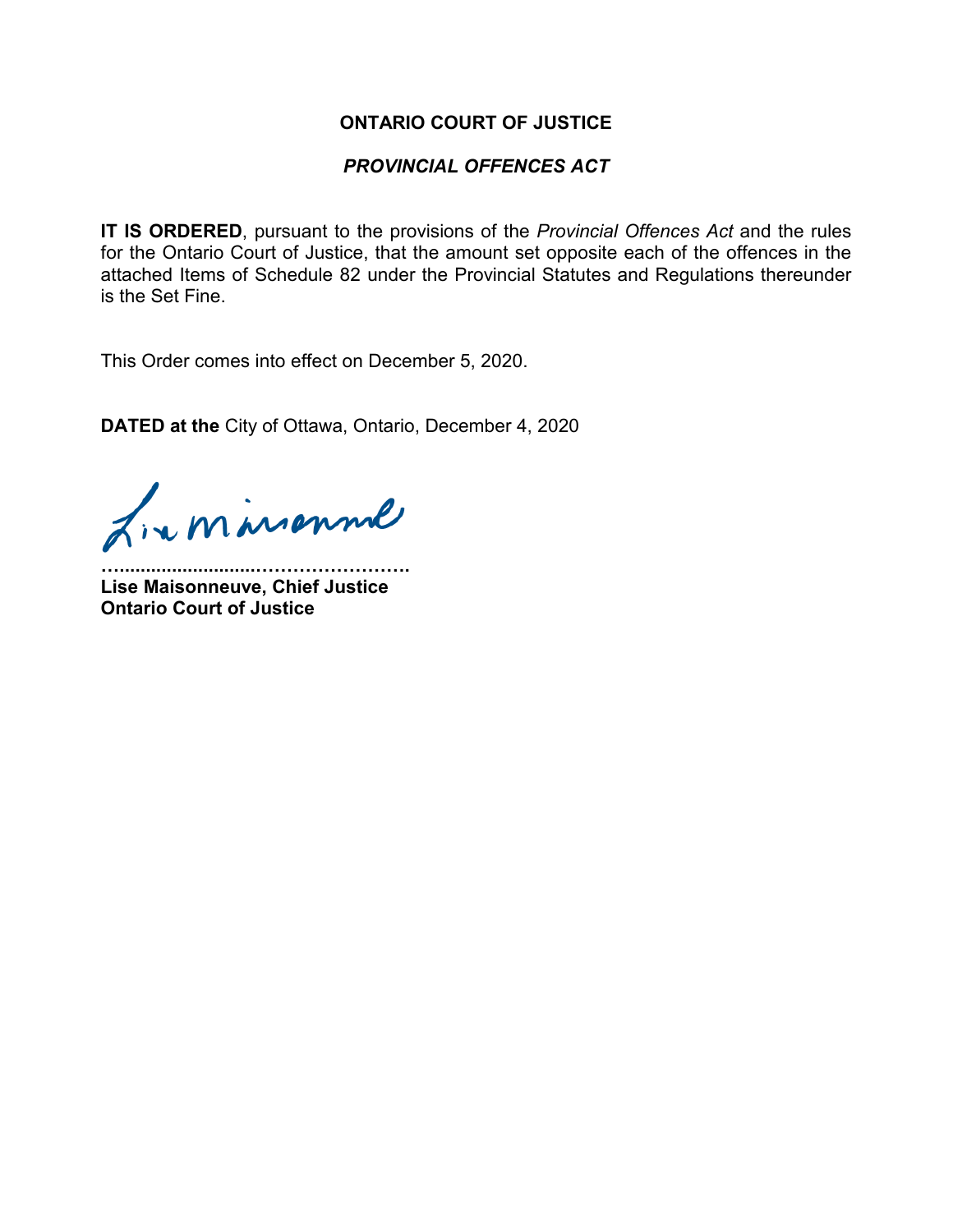### Ontario Court of Justice December 5, 2020

## **SCHEDULE 82**

# *Security from Trespass and Protecting Food Safety Act, 2020*

| <b>Item</b> | <b>Offence</b>                                                                                                    | <b>Section</b> | <b>Set Fine</b> |
|-------------|-------------------------------------------------------------------------------------------------------------------|----------------|-----------------|
| 1.          | Enter animal protection zone on farm without consent                                                              | 5(1)           | \$400           |
| 2.          | Enter animal protection zone on animal processing<br>facility without consent                                     | 5(2)           | \$400           |
| 3.          | Enter animal protection zone on prescribed premises<br>without consent                                            | 5(3)           | \$400           |
| 4.          | Interfere with farm animal in or on animal protection<br>zone on farm without consent                             | 5(4)           | \$550           |
| 5.          | Interfere with farm animal in or on animal protection<br>zone on animal processing facility without consent       | 5(4)           | \$550           |
| 6.          | Interfere with farm animal in or on animal protection<br>zone on prescribed premises without consent              | 5(4)           | \$550           |
| 7.          | Interact with farm animal in or on animal protection<br>zone on farm without consent                              | 5(4)           | \$550           |
| 8.          | Interact with farm animal in or on animal<br>protection zone on animal processing facility<br>without consent     | 5(4)           | \$550           |
| 9.          | Interact with farm animal in or on animal protection<br>zone on prescribed premises without consent               | 5(4)           | \$550           |
| 10.         | Carry out prescribed activity in or on animal<br>protection zone on farm without consent                          | 5(4)           | \$550           |
| 11.         | Carry out prescribed activity in or on animal<br>protection zone on animal processing facility without<br>consent | 5(4)           | \$550           |
| 12.         | Carry out prescribed activity in or on animal<br>protection zone on prescribed premises without<br>consent        | 5(4)           | \$550           |
| 13.         | Stop, hinder, obstruct or interfere with motor vehicle<br>transporting farm animals                               | 6(1)           | \$400           |
| 14.         | Interfere with farm animal being transported without<br>consent of driver                                         | 6(2)           | \$550           |